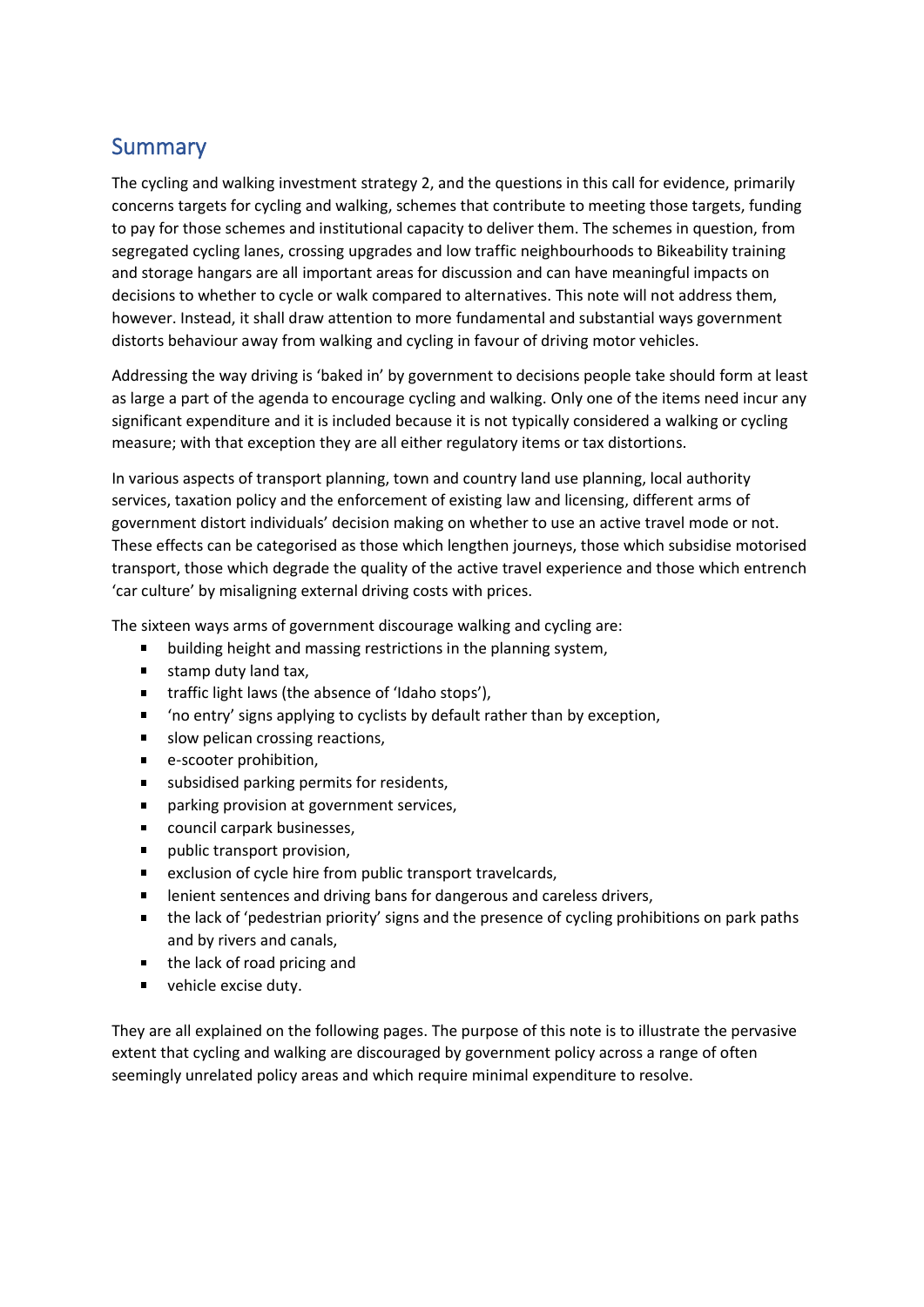# Lengthening journeys

Department for Transport analysis for CWIS2 shows a strong correlation between urban density and walking trips for travel<sup>1</sup>. The only other factor as strong was the closely-related percentage of homes comprising flats, maisonettes and apartments. A 100 per cent rise in either of these measures is associated with a 79 per cent increase in travel using walking. That's not surprising: a shop or workplace will be within walking distance of more people if local density is higher. The converse is also usually true: homes in higher density areas will be more likely to be within reasonable walking distance from conveniences and workplaces.

A similar but weaker picture emerges from research into cycling. That also makes intuitive sense. Because reasonable cycling distances are longer than reasonable walking distances, a greater number of people are already within reasonable cycling distances from amenities and workplaces at lower densities than is the case for walking. At some densities, walking is impractical and cycling practical, so some decisions not to walk could be distorted in favour of cycling, explaining why the link is weaker for cycling than it is for walking.

#### **Land use planning**

Government interventions significantly distort land use development away from higher density. Given that this is the strongest co-efficient for walking, interventions in property markets which constrain densities also work to discourage walking and cycling and encourage driving. All local authorities' 'local plans' and predecessor documents (such as 'unitary development plans' and 'local development frameworks') include a range of policies which have the effect of constraining density. Largely, they either limit the height of new buildings, restrict upward or basement extension of existing buildings or restrict the proportion of a plot which can be utilised, such as by prohibiting or restricting front and side extensions. These are usually justified by suggesting that the existing form of development in an area should not be dominated by taller or bulkier new development, which instead should 'fit in' with neighbouring properties, as well as concerns about the impact on daylight and sunlight, and local public-sector services like schools, transport and GPs.

Arguably, the most powerful single measure to increase walking and cycling levels would be planning reform which allows developers (including home owners extending their own properties and local authorities) to offer greater density development than they otherwise would under the existing system.

#### **Stamp duty land tax**

Stamp duty land tax is a tax levied on the purchase of property and is normally charged at 2, 5, 10 and 12 per cent above thresholds at £125,000, £250,000, £925,000 and £1.5 million. The chancellor removed the duty under £500,000 as a coronavirus measure but that threshold is being reduced to £250,000 in July and will be returned entirely to the pre-pandemic system in October. A well-known problem with stamp duty is that it acts as a barrier to people moving to take up work opportunities, in some cases weakening labour markets and in others merely lengthening commutes. Someone might take a new job further from home because the additional commute is offset by more attractive other aspects of the job, such as a higher salary.

<sup>1</sup> (see table 3 in technical appendix 7)

https://assets.publishing.service.gov.uk/government/uploads/system/uploads/attachment\_data/file/846376/ appendix\_7\_Factors\_affecting\_walking\_and\_cycling\_levels\_and\_model\_scaling\_factors.pdf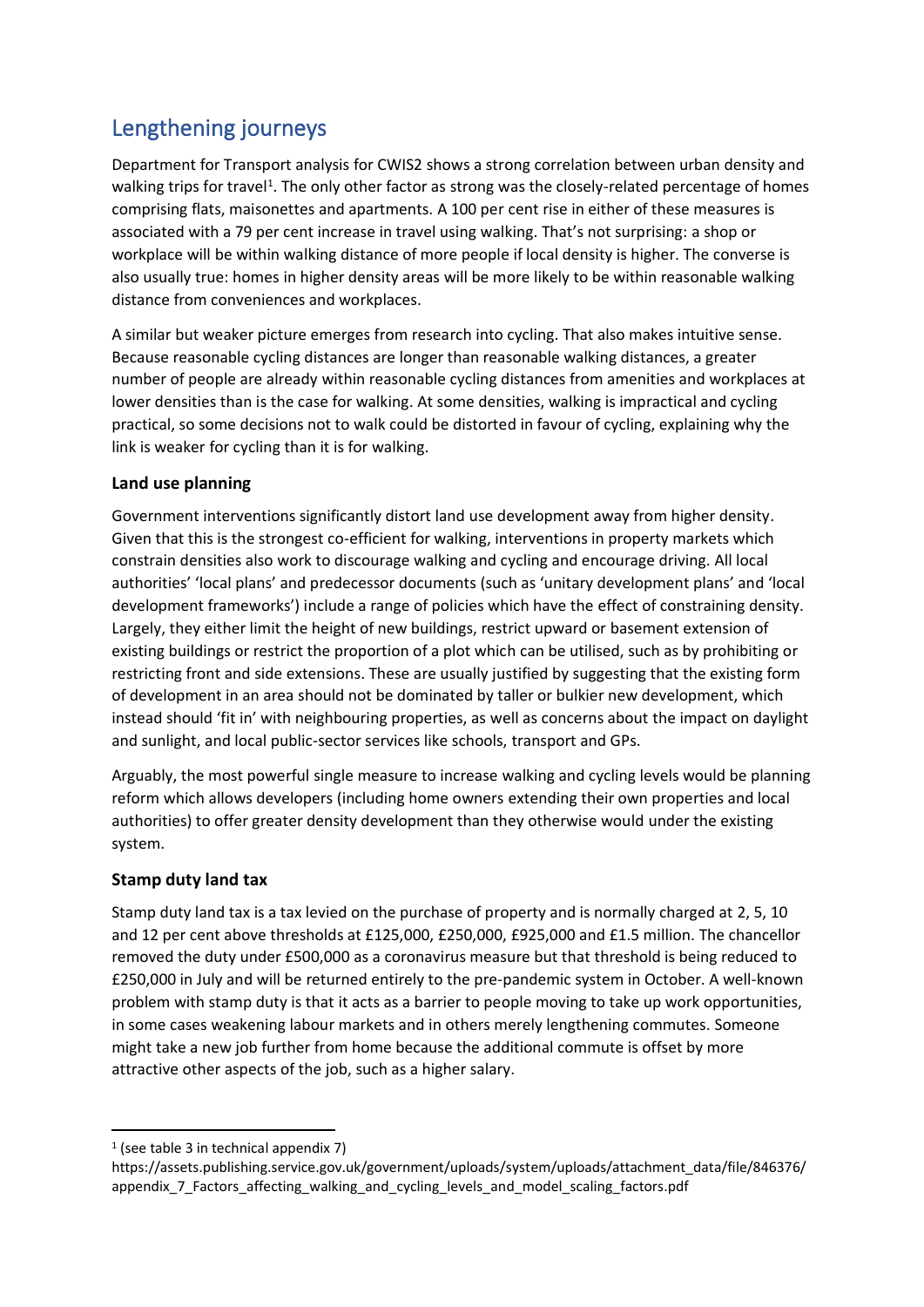Some of those employees, however, might move nearer to their new workplaces but are discouraged from doing so because as well as the other costs of moving they also have to pay a penalty in the form of a stamp duty liability. By causing commutes to be longer than they otherwise would, that in turn gives stamp duty the effect of distorting against walking and cycling and in favour of other modes of travel.

#### **Traffic lights and 'Idaho stops'**

Most road design since the widespread adoption of motor vehicles has been implemented with scant or perfunctory attention to the needs of cyclists. Beyond reducing journey times and increasing capacity for motorists, the priority has been to reduce the danger posed by motor vehicles and cyclists have been assumed to need to adhere to all rules in the same way as any other carriageway user. This approach, however, inconveniences cyclists for no or negligible safety benefit and often actively increases danger at junctions. Due to the dimensions of motor vehicles and the position of the driver it can be impractical except at very slow speeds for multiple drivers to use a junction in conflict at once.

This is almost never a problem for cyclists, whose eyes are much closer to the front of their vehicles. But junctions are where a highly disproportionate share of cyclists have been killed by motorists, sometimes due to a motor vehicle approaching from behind not having seen the cyclist waiting for a green light. The sense of frustration of some drivers at having been waiting for a red light also leads to frequent aggressive and dangerous accelerations past cyclists when lights go green. A cyclist who rides through a red light on a pedestrian phase when no pedestrians are present is reducing his risk of death or injury.

Because the law was first changed in Idaho to reflect this, requiring cyclists to treat stop signs and red lights as an instruction to yield or stop has become known as the 'Idaho stop', but it has been copied by Arkansas, Oklahoma and Colorado as well as in France and the Netherlands. Doing so improves safety and reduces cycling journey times, making cycling more appealing. An amendment to road traffic acts and an update of the Highway Code is all that is required.

#### **Pelican crossing timings**

Instead of reacting immediately to pedestrian requests at pelican crossings, most traffic lights wait before pedestrians permission to cross the road. Able-bodied adult pedestrians frequently cross anyway after pressing the button when they see a gap in the traffic and the lights subsequently turn red for vehicles on the carriageway after they have already crossed. This means that the delay in responsiveness often lengthens pedestrians' journeys while providing no net benefit to drivers. The drivers who pass the crossing immediately after the button was pressed are saved a red light but those passing through later, when the red light does show, are interrupted instead, and they see an empty crossing holding them up.

Those who are less confident crossing a road in a traffic gap, such as the elderly, children and disabled people, however, have to wait for the full delay to pass. The average wait time for pedestrians in Manchester is 87 seconds, recently reduced from 106.<sup>2</sup> Having to wait a minute and a half at every crossing can substantially lengthen journey times for pedestrians, discouraging walking, including walking stages of trips to bus stops and railway stations.

<sup>2</sup> https://www.dailymail.co.uk/news/article-8356163/Waiting-times-pedestrian-crossings-HALVEDlockdown.html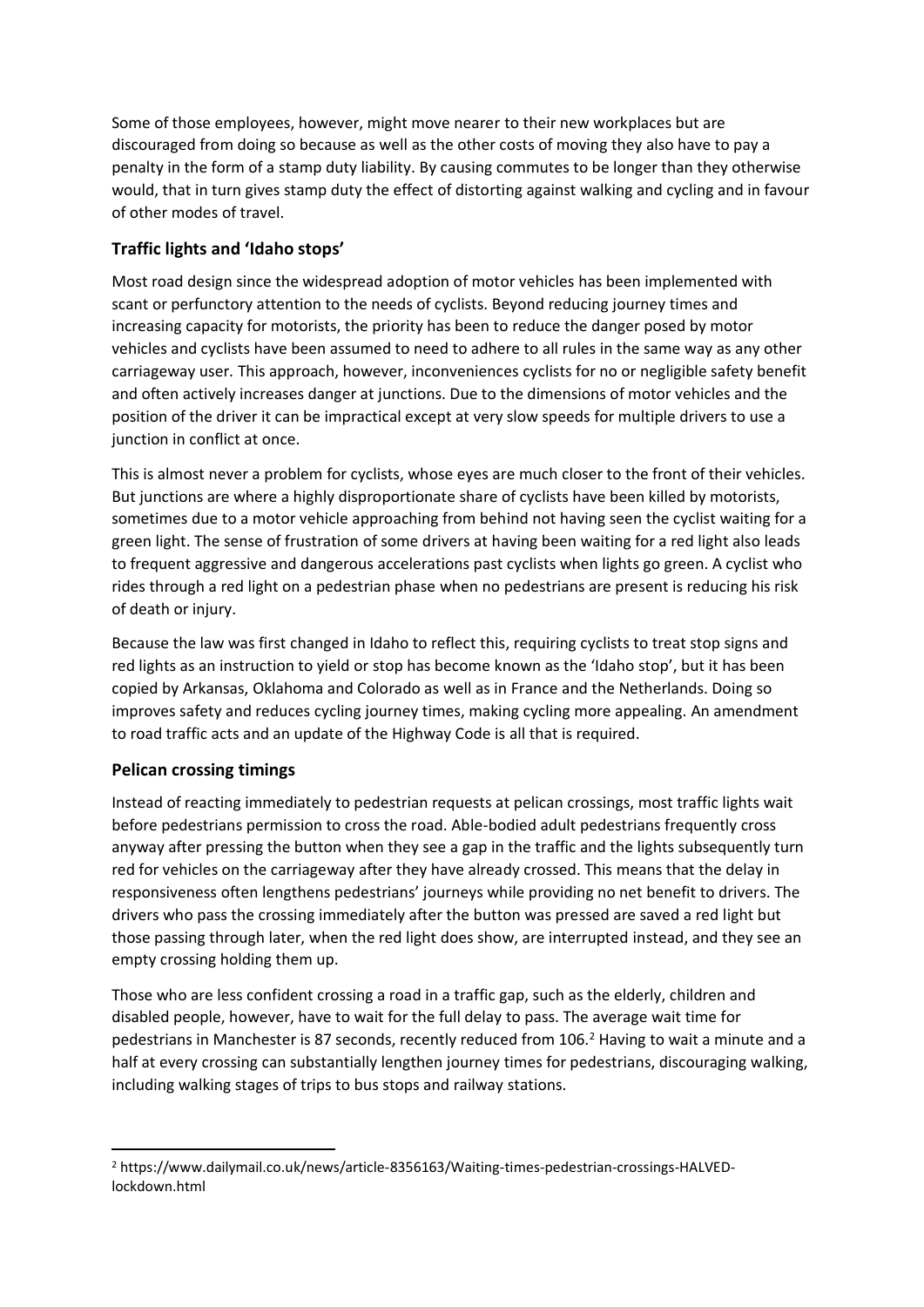#### **Cycle contraflows**

Another example of road designers having no regard for cyclists is one-way streets. Almost all oneway streets are wider than the narrowest one-way streets which allow an exception for cyclists, which illustrates that almost all are pointless bureaucracy from the perspective of a cyclist. They are there primarily because some urban streets are not suitable for motor vehicles so can only accommodate one-way operation. And yet despite it not being relevant to them, cyclists get caught up in that, risking a fine if they take a shortcut. The effect, for cyclists who wish to obey bad law, is longer journeys.

Slowly, councils are gradually inserting exceptions one at a time, which requires adding supplementary 'except cyclists' signs under 'no entry' signs (and painting on an arguable unnecessary narrow contraflow cycle lane, which often merely leads straight into an existing space earmarked for storing motor vehicles). While not ideal, it does illustrate that they do not need to be perfect to be useful. Rather than wait for decades for local highway authorities to correct the mistakes individually with a traffic order, signage and low-consequence road markings, the process could be accelerated rapidly by updating road traffic acts and the Highway Code so that no entry signs do not apply to cyclists unless accompanied by a supplementary 'including cyclists'.

#### **E-scooters**

Despite successful introduction in cities throughout the west and common use in Britain, using a private e-scooter remains illegal on British carriageways and cycleways because archaic laws designed to deal with safety issues with cars fail to accommodate them. Rental scheme trials are sensible, especially to deal with concerns specific to rental dockless schemes. But these could be dealt with by ensuring local authorities provide adequate parking places for rental e-scooters (on the carriageway). E-scooters provide an attractive alternative to cars, motorbikes and buses for some journeys which reduce the marginal benefit of car and motorbike ownership. Their legality should be aligned to match e-bikes.

### Subsidising motor transport

Local authorities and government services subsidise motor transport choices in a variety of ways, distorting individuals' choices away from cycling and walking and towards motorised transportation.

#### **Residents' parking permits**

Most local authorities provide residents with cheap access to store private vehicles on the side of carriageways. In many areas, this is relatively trivial in value if measured by the local land values of nearby residential property. However, in the most expensive areas, the value of these subsidies can be very high. I estimated the 2017 value land used in London of on-street at approximately £48 billion by applying MHCLG estimates of residential land value to estimates of on-street parking. Almost £7 billion of that total was in Kensington and Chelsea, which offers residents an annual permit for just £21 for zero emissions vehicles rising up to £186 depending on the emissions rating, plus a £79 surcharge for second and subsequent permits from the same household. These fees provided the council with revenues of £22.4 million for on-street parking and just £6.1 million for residents' parking in 2019-20, despite the capital value of almost £7 billion.

Another London council with high land values gives away 10 free visitors' permits for residents who buy an annual permit (in one-hour CPZs). These bargains serve to distort choices in favour of driving and, consequently, against walking and cycling. In addition to the impact on active travel, the money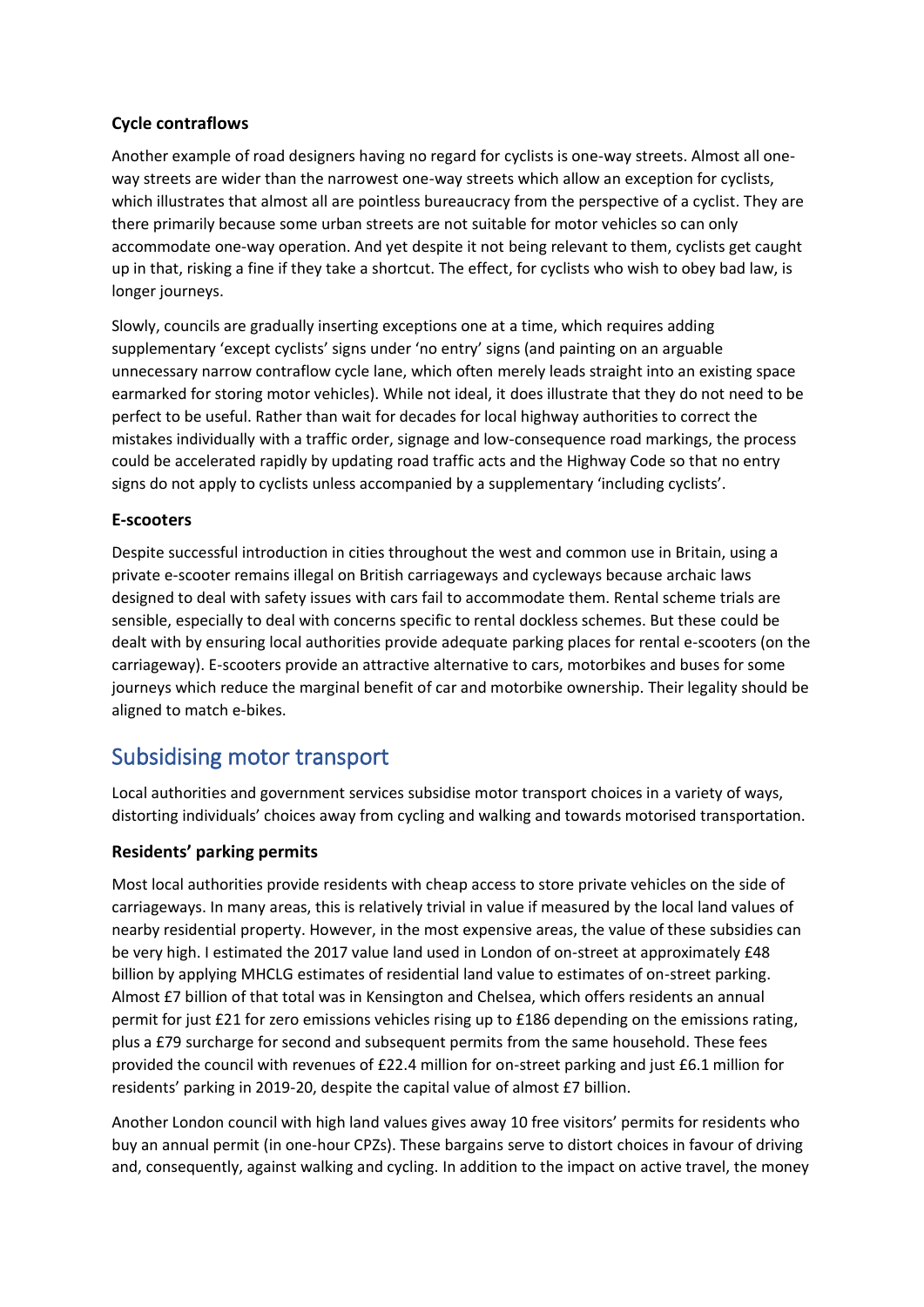turned down by councils offering subsidised prices could have been used to reduce council tax bills or spend more on higher-priority local services.

#### **Parking provision at government services**

Hospital parking charges recently became controversial and NHS England has suggested concessions for various groups including staff working outside public transport operating hours, disabled people, those attending frequent outpatient appointments and relatives and carers of gravely ill or extended-stay patients. Regardless of whether these most sympathetic of cases are justifiable, like all concessions they also necessarily constitute a subsidy which distorts in favour of driving and against alternative modes, including walking and cycling. Less sympathetic cases may be found across the public sector where motor vehicle parking is provided for free or at a discount to staff or service users who drive.

Public sector organisations should at least be required to explicitly state who is entitled to this subsidised service and what public benefit justifies that for each group.

#### **Planning requirements for parking**

Some local planning authorities have policies requiring minimum off-street parking provision for new developments. Such policies compel driving and non-driving households to purchase a storage space for a vehicle irrespective of whether they want to and so, in effect, 'subsidise' motor vehicle use by a 'tax' imposed on buying residential property. These policies also often apply to commercial developments, exerting a similar effect on people's interactions with businesses. These rules prevent businesses from using land more efficiently to cater to customers arriving on foot or bicycle (or public transport). In effect, by removing the ability of businesses to segregate, the laws force all customers, including cyclist and pedestrian customers, to bear the economic burden of the land for parking spaces for motorists.

#### **Carpark businesses**

Some local authorities operate off-street parking businesses. These are retained and operated typically for the benefit of businesses in a town centre, sometimes to help them compete against out-of-town supermarkets. For political reasons, some offer drivers free parking for short stays. While some of the effect will be to distort choices away from driving to an out-of-town centre in favour of driving into a town centre, some of the decisions they distort will inevitably be those to walk or cycle to a town centre amenity. This could be directly, of course, but it could also be because the land used for the vehicle parking might otherwise be developed into homes, raising the density in a centre and thereby making more walking and cycling trips viable.

The problem could be solved by requiring local authorities to divest carpark businesses so that new owners could run them commercially if the demand is sufficiently strong or change their use if something else offers a greater return for the investors.

#### **Public transport**

Driving is not alone in being subsidised, of course. The department for transport provides substantial subsidies to bus, ferry and rail operators. Such subsidies distort choice towards the subsidised modes and away from others, including cycling and walking. This is arguably the most justifiable item, partly because the carbon emissions increases from switching away from walking and cycling are dominated by reductions from switching away from driving, and partly because the impact on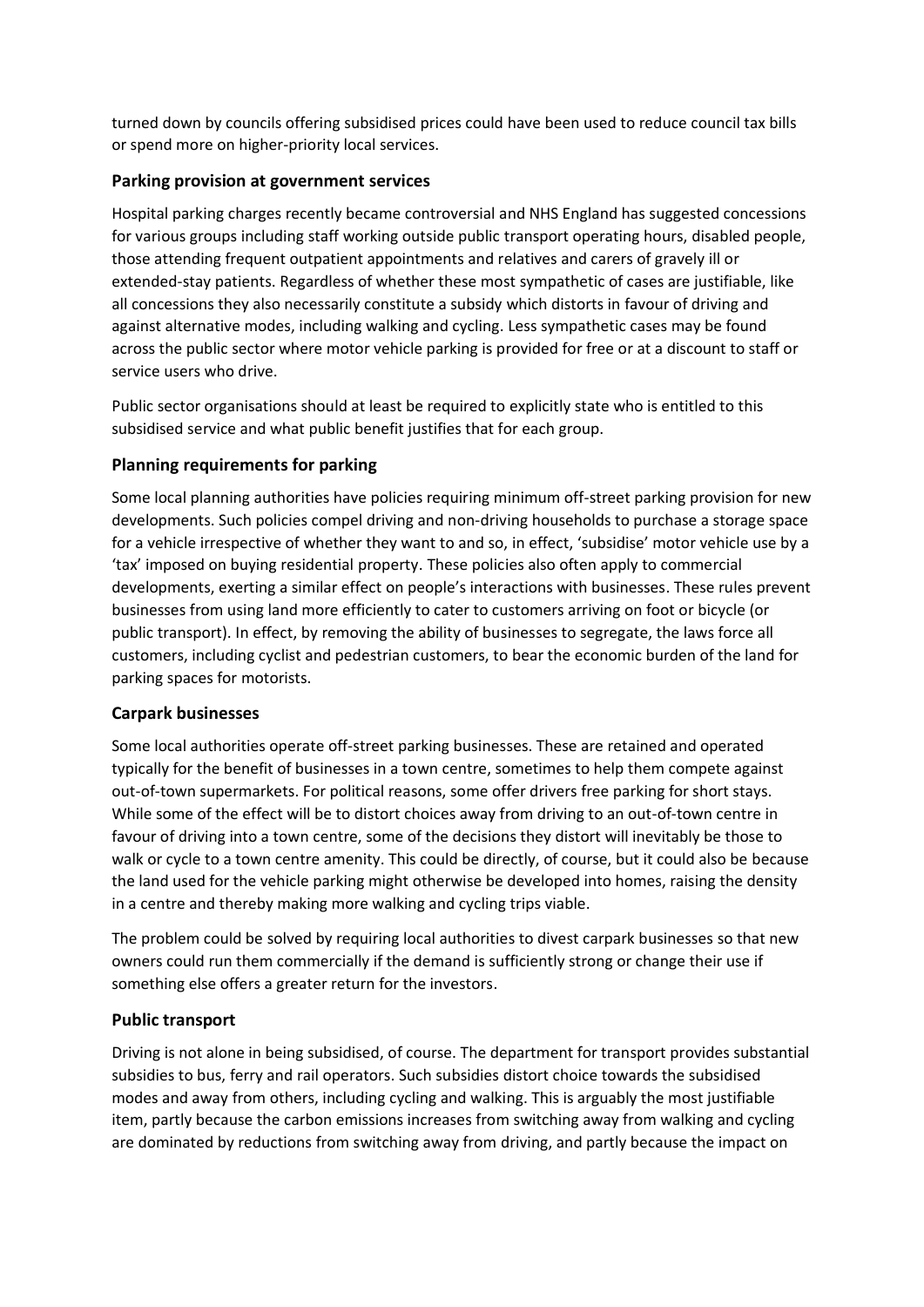physical activity may be similar due to walking to and from stations. Nonetheless, the distortion exists regardless of whether it is acceptable for other reasons or not.

#### **Travelcard exclusion of Cycle Hire**

It is notable that Transport for London travelcards entitle bearers to unlimited use of bus, tube, Tram, DLR, TfL Rail, Overground and National Rail services but not Cycle Hire. This exclusion distorts choices away from Cycle Hire and towards the other modes.

# Degrading active travel experience

Branches of government degrade the walking and cycling experience through a variety of policies and practices outside the scope of cycling and walking programmes.

#### **Dangerous and careless drivers**

A significant factor discouraging people from cycling is the danger posed by drivers of motor vehicles. The National Travel Attitudes Survey in 2019 revealed that 68 per cent of drivers and 70 per cent of non-cyclists agree with the statement "it's too dangerous to cycle on the road", including 71 per cent of women and 73 per cent of over 65s. Among all adults, 66 per cent agreed "it's too dangerous for me" to cycle on roads. And yet courts routinely only pause for a matter of months or a few years the licences to drive of those found guilty of causing death or serious injury by driving carelessly or dangerously.

A driver recently received a suspended sentence and will be licenced to drive again in just three years after crashing into a jogger while driving at 63mph on a 30mph, while being intoxicated with cocaine. The victim spent 12 weeks in hospital, three of which in a coma, suffering a fractured skull, traumatic brain injury and a broken ankle.<sup>3</sup> Similar stories with similarly light custodial sentences and brief driving licence pauses are a daily feature of British news reporting. A licencing points system is supposed to give second, third and fourth chances to drivers caught breaking safety laws. But a recent report showed that 8,237 drivers in England have 12 or more points, the threshold for losing a licence. One of these drivers has an astonishing 68 points.<sup>4</sup>

This happens because courts can take into account whether a pausing a licence would cause the driver exceptional hardship.<sup>5</sup> Causing exceptional hardship would not stop a dangerously bad doctor from having a licence withdrawn, nor a gun licence from a gun owner. Why is dangerous or careless driving treated differently?

The consequence of treating disastrous drivers with such astonishing leniency is that drivers who the courts have found to break safety laws are returned to driving on the roads, often without even a short pause. That in turn sends a message that offences such as speeding, intoxicated driving and disregarding road signs and signals is not so serious as to warrant removal of a licence, even when it results in hospitalisation or death of an innocent third party. Bad driving is normalised as a result and copied by those people who copy the most opportunistic standards they see in other drivers. Is it any wonder that most of the public believe the steel cage and airbags protection of a car is needed to safely travel on British roads?

<sup>3</sup> https://www.manchestereveningnews.co.uk/news/greater-manchester-news/clare-cassidy-gatley-stockportcourt-20842172

<sup>4</sup> https://www.thisismoney.co.uk/money/cars/article-9685045/There-46-motorists-UK-roads-30-POINTS.html

<sup>5</sup> https://www.ashmanssolicitors.com/articles/exceptional-hardship-avoid-driving-ban/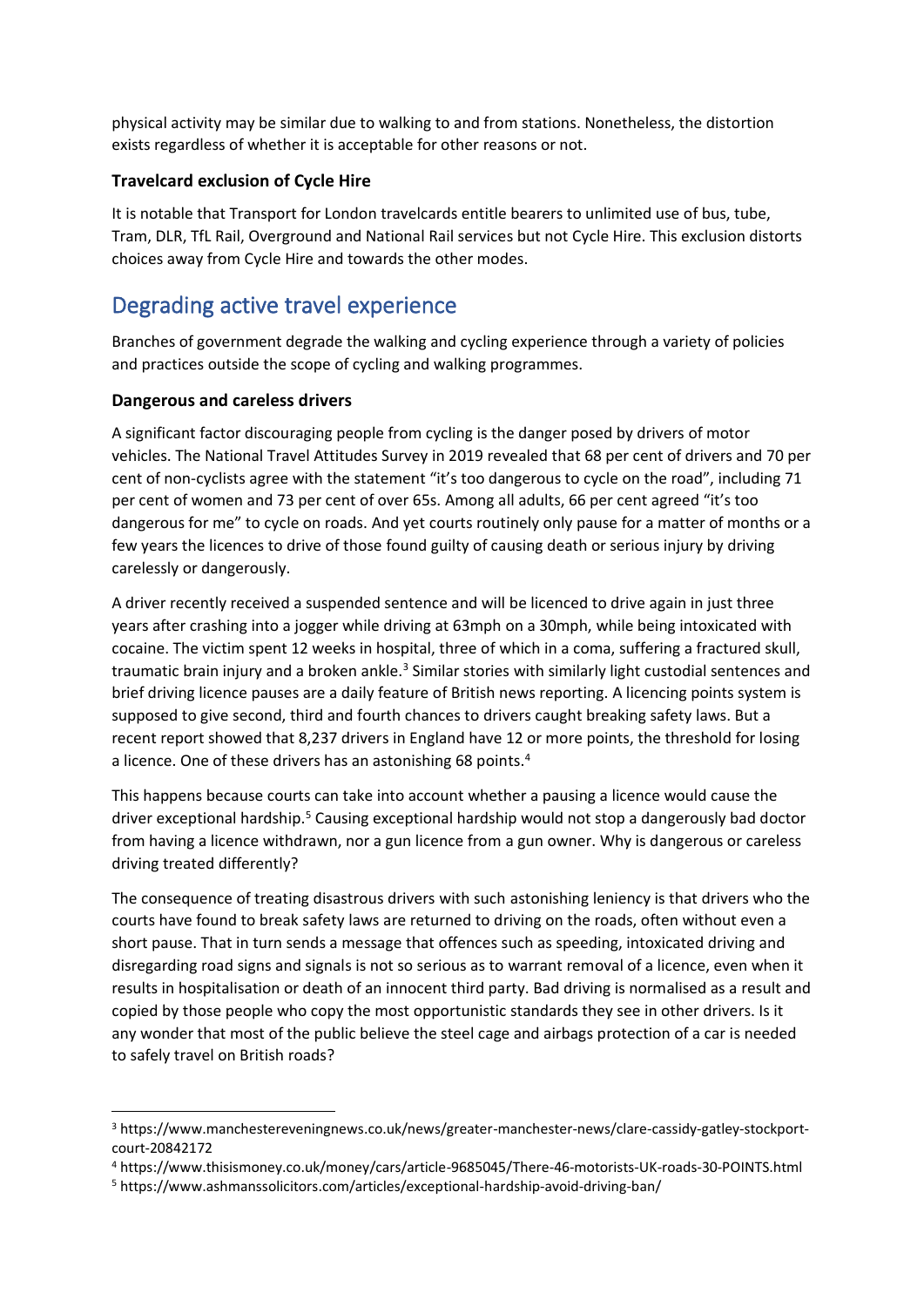#### **Road surface quality**

Potholes are the bane of motorists' lives but they can be lethal for cyclists, not to mention making cycling feel less appealing. Although an expenditure item, pothole repair is not usually considered a cycling item so it has been included in this list. Restoring road surface quality to a high standard would primarily benefit motorists but it would also improve the cycling experience and reduce significant safety risks, too.

Similarly, poorly maintained footways pose a deterrent to walking but this expenditure usually is attributed for pedestrian benefit.

#### **Pavement parking**

Parking on pavements is illegal but commonplace in London whereas outside London it is widespread and, subject to some dispute, probably legal and certainly treated as if it is. Pavement parking worsens the pedestrian experience by narrowing footway, introduces collision risks when vehicles mount or leave footways and damages footway surfaces, making walking less pleasant and more dangerous. For most people without mobility issues, the effect is normally just an irritatingly bumpy surface to walk over and vehicles to walk around when they cause an obstruction. For those with prams, in wheelchairs or just less steady on their feet, however, pavement parking is a much more serious problem that can entail people having to find dropped kerbs to negotiate another route, through traffic on the carriageway, around the obstructing vehicle.

#### **Encroachment over footways by private property**

Private property is frequently stored on footways. Frequently, this consists of private bicycles or motorcycles chained to railings or lampposts, boots or bonnets of motor vehicles protruding from private driveways, overgrown vegetation overhanging from a boundary fence and dockless rental escooters and e-bikes. These can cause problems for pedestrians and reduce the comfort level of a pedestrian trip. The problems for pedestrians arising from bicycles and dockless rental e-bikes and escooters may be cancelled out by the benefits to walking and cycling that such behaviour provides in the lack of adequate parking places. But encroaching vegetation and motor vehicles are clearly a net negative for cycling and walking.

Local authorities have the power to issue notices ordering occupants to prune overhanging vegetation within 14 days and may carry out the work themselves if it is not done and the notice has not been appealed at a magistrate's court, with the occupant liable for the costs incurred. Clearly this power has not proved sufficient to end the problem. An amendment to legislation could allow local authorities to designate certain highways and public footpaths as 'no overhang zones' (typically urban streets which do not have a grass verge between a pavement and the boundary to a property and footpaths and bridleways narrower than perhaps 3 metres). In these zones a council would then have the power to issue a fixed penalty notice if vegetation grew to perhaps 15 centimetres beyond a fence or boundary in addition to a notice ordering the pruning back of the vegetation.

The problem of overhanging motor vehicle bonnets and boots could be reduced by requiring private driveways to have bollards (or gates) and requiring them to be up (or closed) when a motor vehicle is using the driveway. Local authorities could be empowered to issue fixed penalty notices for the failure to have a raised bollard or closed gate while a vehicle was on a driveway.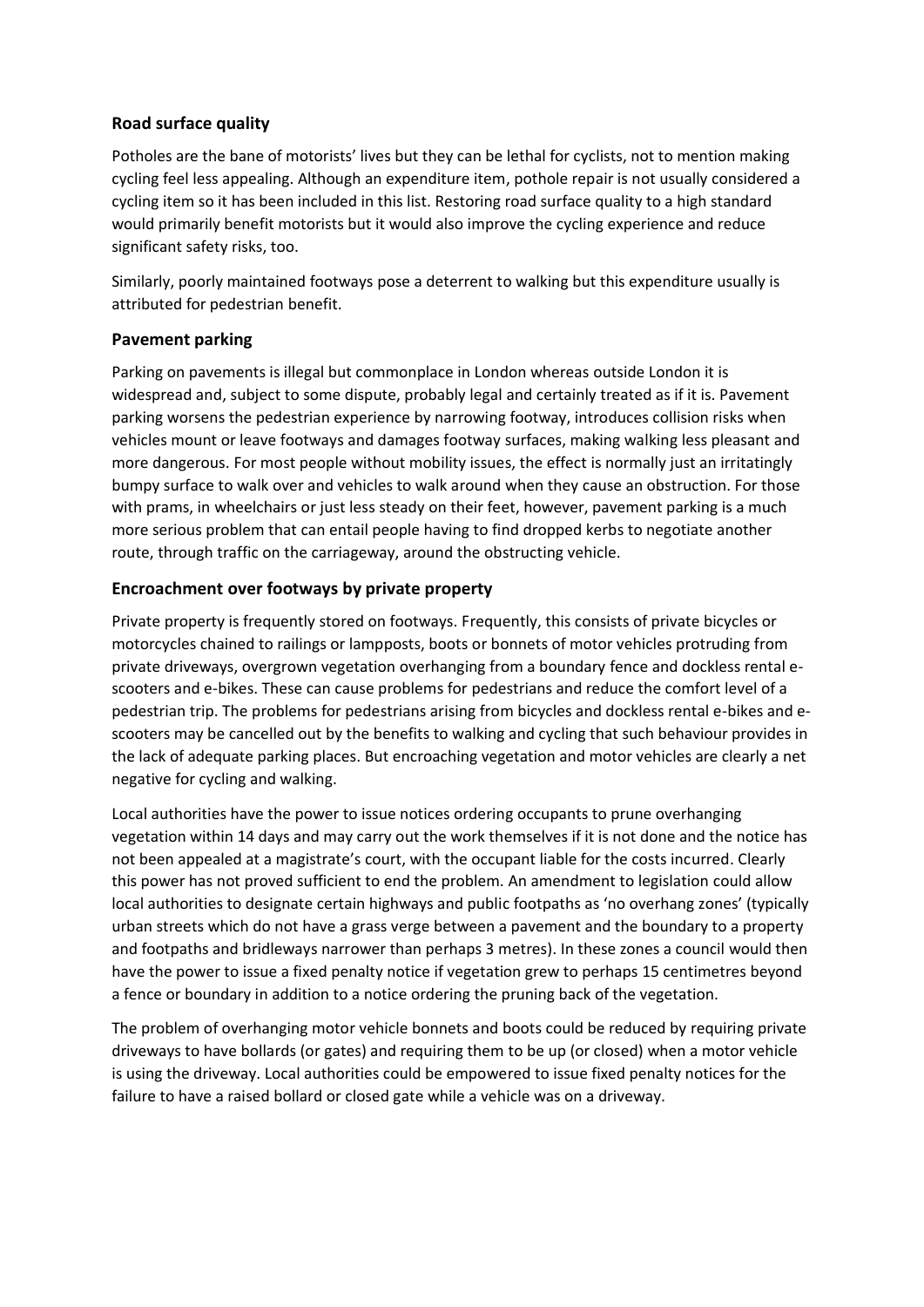#### **E-car charging equipment**

Section 162 of the Highways Act 1980 made it an offence to place "any rope, wire or other apparatus across a highway in such a manner as to be likely to cause danger to persons using the highway" unless one has "taken all necessary means to give adequate warning of the danger". Electricity cables are appearing between electric vehicles stored at roadsides and residential properties, usually covered by a plastic ramp to reduce trip hazard. But while they reduce trip hazards they also make for a bumpier ride for those in wheelchairs (and children in pushchairs). This may not be a significant problem if one or two such cables cross the footway, but as electric vehicles become more common the problem could grow in scale and make a meaningful difference to the pleasantness of a walking trip, even for an able-bodied person. For a wheelchair user having to endure an unpleasant bump hundreds of times over while passing that number of electric vehicles on a trip of moderate length, it could prove decisively off-putting. Additionally, there is the perceived risk of electrocution because a third party may not be sure that a householder-implemented installation meets adequate safety standards.

Charging points for electric cars are being installed on public highways. Frequently, however, these are being installed on footways rather than carriageways, transferring the space and convenience of the use of that space from pedestrians to drivers. More street clutter for motorists placed in footways encourages driving and, by creating pinch points and obstacles, acts to discourage walking.

#### **Parks, rivers and canals**

On many paths on parks and beside rivers and canals, cycling reduces the comfort of pedestrians. Cycling is also often prohibited on many such paths, and these prohibitions are widely ignored. Cyclists and pedestrians could both benefit, however, from the replacement of cycling prohibitions with clear notices of pedestrian priority. This would encourage law-abiding and considerate cyclists, who may currently be discouraged from using such paths to use them. Meanwhile it could also temper the behaviour of cyclists who disregard the existing prohibitions and who assume priority over pedestrians, especially on paths where cycling is not prohibited. Making it clear to pedestrians that they enjoy priority might also have the effect of reducing social tolerance for inconsiderate cycling, improving the experience for pedestrians.

## Misaligning costs and prices

Charging motorists annually for vehicle ownership while failing to charge for using busy roads at busy times distorts transport decisions towards driving and away from walking and cycling.

#### **Road pricing**

Failing to charge motorists for using busy roads at busy times causes congestion and delay for those drivers who would be willing to pay a fee. A charge can be cheaper than time wasted sitting in traffic jams. Providing that charges are limited to the objective of ensuring traffic flows freely and congestion is eliminated and did not become a revenue-raising measure, road pricing could benefit all. Some motorists might switch their journeys to quieter times (or switch to other forms of transport) and enjoy lower costs as a result. Those remaining at the busy times would pay for the privilege but enjoy faster, delay-free, and less stressful journeys.

The journeys that drivers who switch to other forms of transport reflect the subsidy that failure to price road use for a congestion-elimination objective represents.